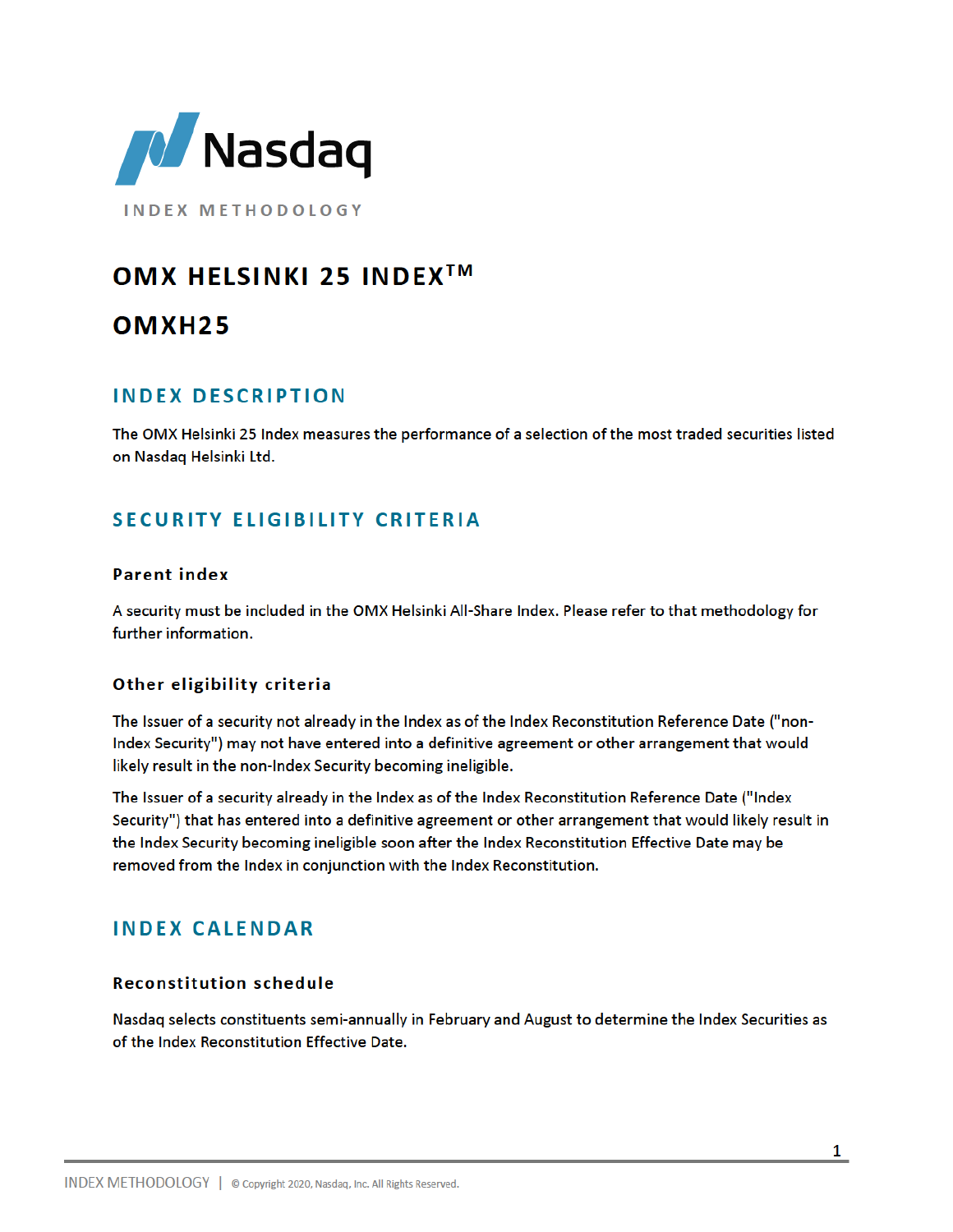## **Reconstitution reference dates**

The February Reconstitution is conducted using data as of the end of December with the exception of free float data, which is as of the end of October.

The August Reconstitution is conducted using data as of the end of June, with the exception of free float data, which is as of the end of April.

### **Reconstitution announcement dates**

Index Reconstitution changes are announced at least five (5) trading days prior to the Index Reconstitution Effective Date.

## **Reconstitution effective dates**

Index Reconstitution changes become effective at market open on the first trading day in February and August.

## **Rebalance schedule**

The Index is rebalanced quarterly in February, May, August and November, which two (2) times per year coincides with the Index Reconstitution in February and August.

### **Rebalance reference dates**

When the Index Rebalance coincides with the Index Reconstitution, the Index Securities' weights are determined by the free float shares used in the Index Reconstitution and VWAP as of the day prior to the Index Rebalance Effective Date.

When the Index Rebalance does not coincide with the Index Reconstitution, the Index Securities' weights are determined by the free float shares used in the most recent Index Reconstitution, adjusted for corporate actions, and VWAP as of the day prior to the Index Rebalance Effective Date.

## **Rebalance announcement dates**

Index Rebalance changes are announced only in conjunction with the Index Reconstitution at least five (5) trading days prior to the Index Rebalance Effective Date.

## **Rebalance effective dates**

Index Rebalance changes become effective at market open on the first trading day in February, May, August and November, coinciding with the Index Reconstitution in February and August.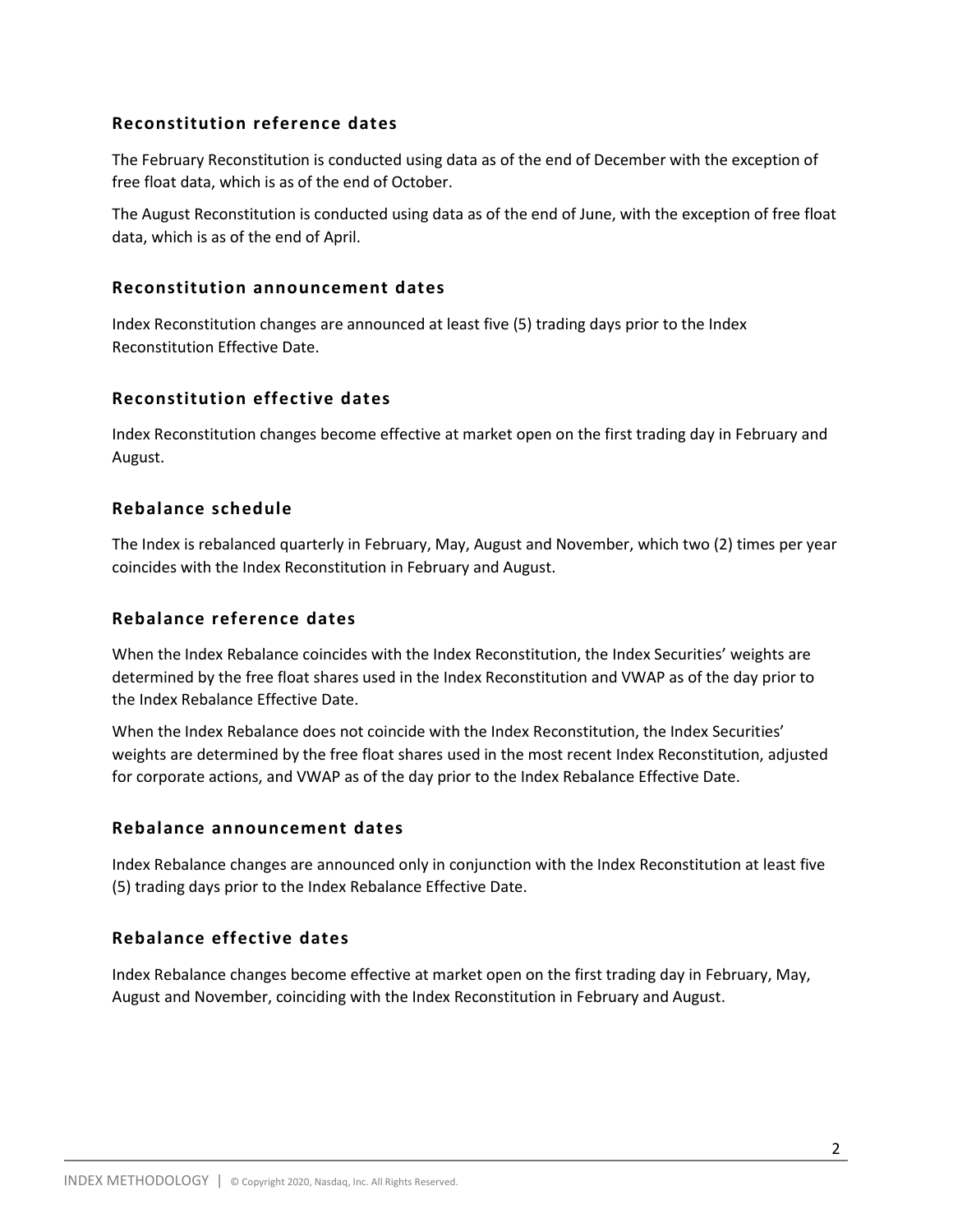## **CONSTITUENT SELECTION**

## **Constituent selection process**

A Reconstitution is conducted on a semi-annual basis, at which time all eligible securities, ranked by Nasdaq official median daily turnover in Euro (EUR) during the six (6) calendar months starting six (6) calendar months prior to the Index Reconstitution Reference Date, are considered for inclusion in the Index based on the following criterion:

• The top 25 securities ranked by turnover are selected for inclusion in the Index.

## **CONSTITUENT WEIGHTING**

## **Constituent weighting scheme**

The Index is a modified free float market capitalization-weighted index.

#### **Constituent weighting process**

Index Securities' initial weights are determined by dividing each Index Security's free float market capitalization by the aggregate free float market capitalization of all Index Securities. Issuer weights are the aggregated weights of the Issuers' respective Index Securities.

Initial index weights are then adjusted to meet the following constraint:

No issuer weight may exceed 10% of the Index.

For additional information about index weighting, see **Nasdaq Index Weight Adjustment Guidelines**.

## **INDEX MAINTENANCE**

## **Deletion policy**

If at any time other than an Index Reconstitution Nasdaq determines that an Index Security has or will undergo a fundamental alteration that would make it ineligible for Index inclusion, the Index Security is removed from the Index as soon as practicable as noted in the "Mergers & Acquisitions (M&A)" section of the **Corporate Actions and Events Manual—Nordics, Baltics, & SmartBeta Equities**.

Such fundamental alterations include, but are not limited to, a listing switch to an ineligible Index Exchange, acquisition of more than 90% of outstanding shares, merger, or other major corporate event that would otherwise adversely impact the integrity of the Index.

On the last trading day before the effective date of the deletion, other than due to bankruptcy, the calculation of the Index Value for that Index Security shall be based on VWAP. On the Effective Date of the deletion, the Index Security will be removed at VWAP. For more information on the handling of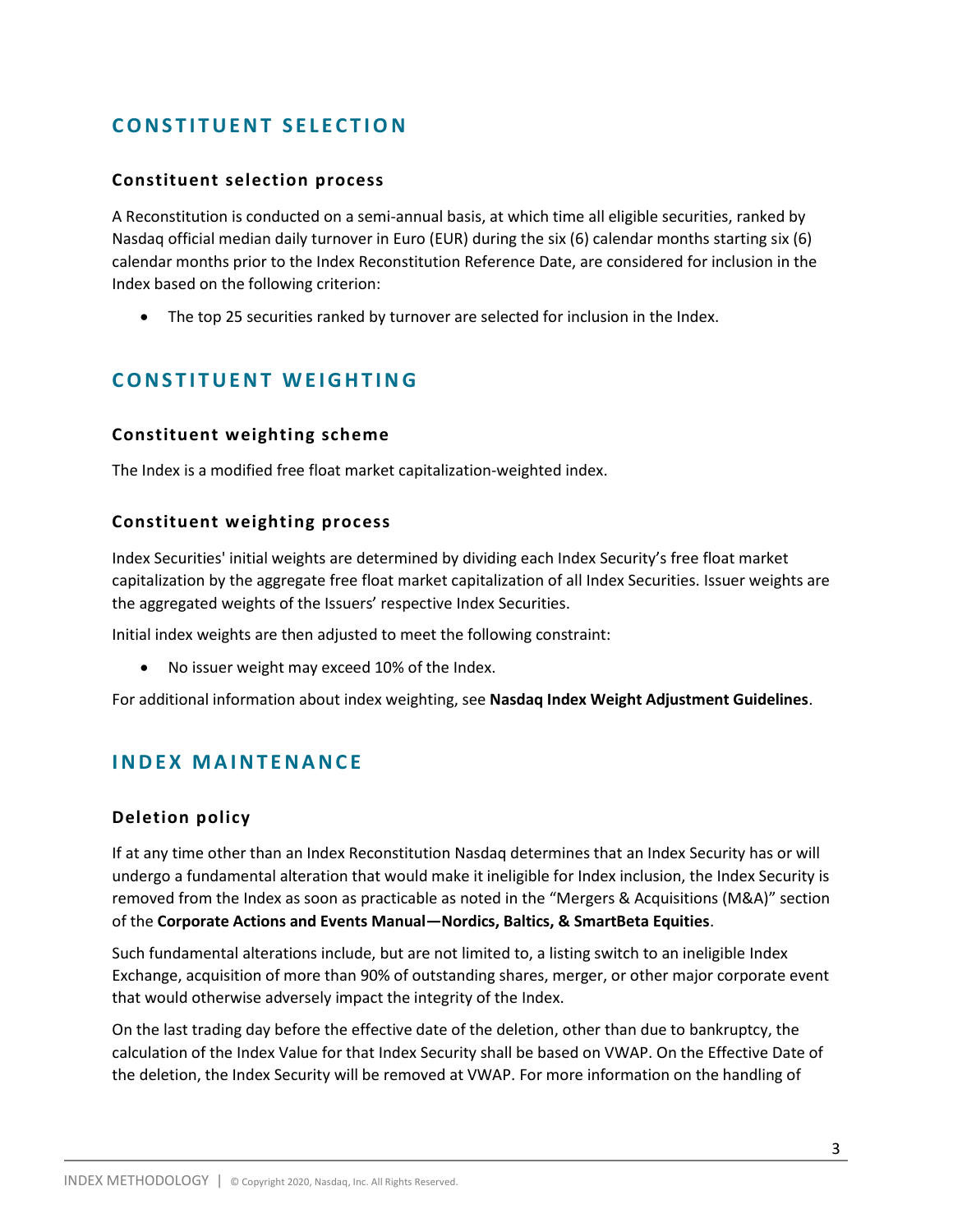bankrupt securities please refer to the "Bankruptcy" section of the **Corporate Actions and Events Manual—Nordics, Baltics, & SmartBeta Equities**.

## **Replacement policy**

Removed securities are not replaced except, under certain conditions, when the removed Index Security is involved in a merger. Please refer to the "Mergers & Acquisitions (M&A)" section of the **Corporate Actions and Events Manual—Nordics, Baltics, & SmartBeta Equities** for further information. Replacement securities are added at VWAP.

## **Addition policy**

Under certain circumstances, a newly listed security may be added as an Index Security between Index Reconstitutions. Use of this "Fast Entry" procedure is invoked by Nasdaq Index Management Committee to protect the integrity of the Index.

Factors used to determine whether a security is added include the security's expected market capitalization and turnover.

If a security is deemed eligible for Fast Entry it will be added as an Index Security as soon as practicable. The Fast Entry security will be added to the Index at VWAP of the day prior to the Effective Date of the addition and the quarterly Constituent weighting process will be applied.

Any Index Security added via the Fast Entry procedure less than three (3) calendar months before the next Index Reconstitution will be included as an Index Security at the next Index Reconstitution. This may result in an Index Security count of more than twenty-five (25) Index Securities at the next Index Reconstitution.

## **Corporate actions**

Information on corporate action and event handling can be found in the **Corporate Actions and Events Manual—Nordics, Baltics, & SmartBeta Equities**.

Unless otherwise noted and where possible, corporate actions are announced approximately two (2) days in advance.

The Index follows a "Market Cap Corporate Action Method for Indexes that Review Index Shares on a Periodic Basis", with the exceptions listed below.

## **Corporate action exceptions**

In the "Adjustment for Issues - Basket Method and Fixed Price Method" section of the **Corporate Actions and Events Manual—Nordics, Baltics, & SmartBeta Equities**, the Basket method and the Fixed Price method use VWAP.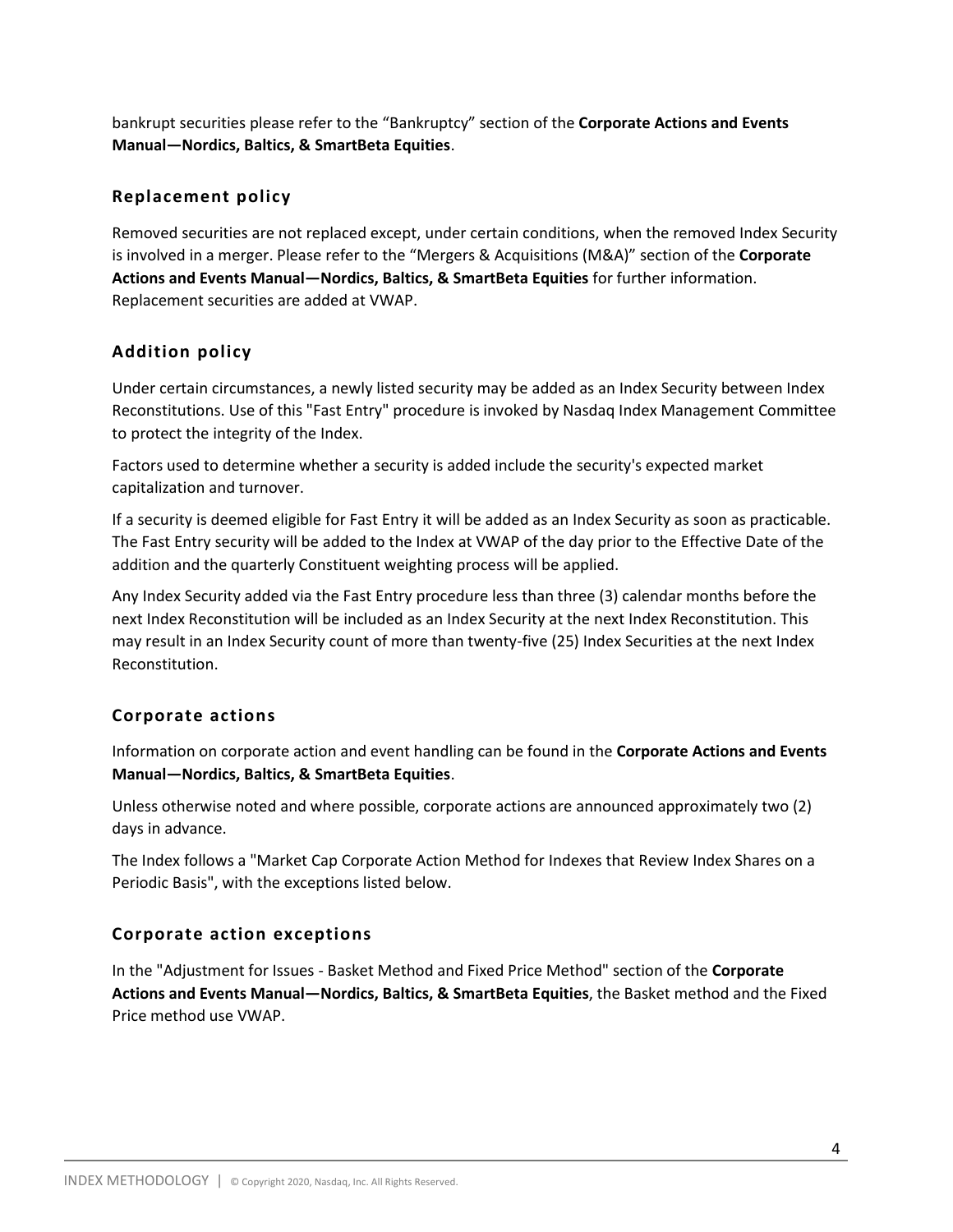#### **Index share adjustments**

The Index follows a "Market Cap Corporate Action Method for Indexes that Review Index Shares on a Periodic Basis". Please refer to the "Index Share Adjustments" section of the **Corporate Actions and Events Manual—Nordics, Baltics, & SmartBeta Equities** for further information**.**

## **A D D I T I O N A L I N F O R M A T IO N**

#### **Announcements**

Nasdaq announces Index-related information via the Nasdaq Global Index Watch (GIW) website at http://indexes.nasdaqomx.com.

For more information on the general Index Announcement procedures, please refer to the **Nasdaq Index Methodology Guide**.

#### **Holiday schedules**

The Indexes are calculated Monday through Friday, except on days when Nasdaq Helsinki Ltd. is closed.

#### **Unexpected market closures**

For information on Unexpected Market Closures, please refer to the **Nasdaq Index Methodology Guide**.

## **Calculation types**

For information on the Index calculation types as well as the mathematical approach used to calculate the Index(es), please refer to the **Calculation Manual – Equities & Commodities**.

#### **Recalculation and restatement policy**

For information on the Recalculation and Restatement Policy, please refer to the **Nasdaq Index Recalculation Policy**.

#### **Data sources**

For information on data sources, please refer to the **Nasdaq Index Methodology Guide**.

## **Contact information**

For any questions regarding an Index, please contact the Nasdaq Index Client Services team at indexservices@nasdaq.com.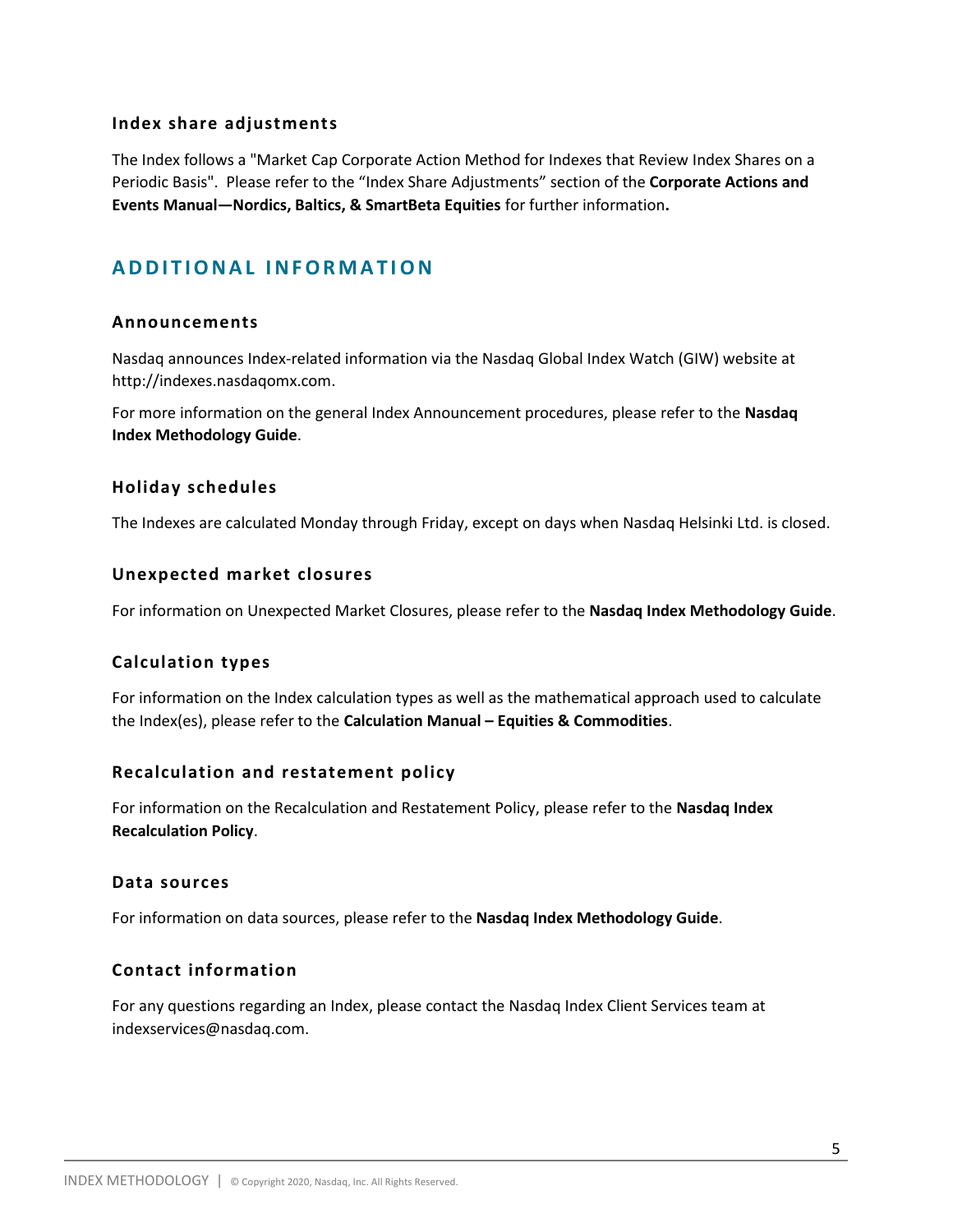## **Index dissemination**

Index values and weightings information are available through Nasdaq Global Index Watch (GIW) website at https://indexes.nasdaqomx.com/ as well as the Nasdaq Global Index FlexFile Delivery Service (GIFFD) and Global Index Dissemination Services (GIDS). Similar to the GIDS offerings, Genium Consolidated Feed (GCF) provides real-time Index values and weightings for the Nordic Indexes.

For more detailed information regarding Index Dissemination, see the **Nasdaq Index Methodology Guide**.

## **Index calculation and dissemination schedule**

The Index is calculated during the trading day and is disseminated once per second from 10:00:10 to 18:35:00 local time (Eastern European Time or Eastern European Summer Time, dependent on the month of the year).

## **Website**

For further information, please refer to Nasdaq GIW website at https://indexes.nasdaqomx.com/.

## **FTP and dissemination service**

Index values and weightings are available via FTP on the Nasdaq Global Indexes FlexFile Delivery Service (GIFFD). Index values are available via Nasdaq's Global Index Dissemination Services (GIDS).

## **G O V E R N A N C E**

## **Index governance**

All Nasdaq Indexes follow the same governance structure. For a detailed list of this information, please see the **Nasdaq Index Methodology Guide.**

## **Nasdaq Index Management Committee**

The Nasdaq Index Management Committee approves all new Index Methodologies. This committee is comprised of full-time professional members of Nasdaq. The committee meets regularly, and reviews items including, but not limited to, pending corporate actions that may affect Index constituents, statistics comparing the composition of the indexes to the market, companies that are being considered as candidates for addition to an Index, and any significant market events.

For a detailed overview of the Index Management Committee, please see the **Nasdaq Index Methodology Guide**.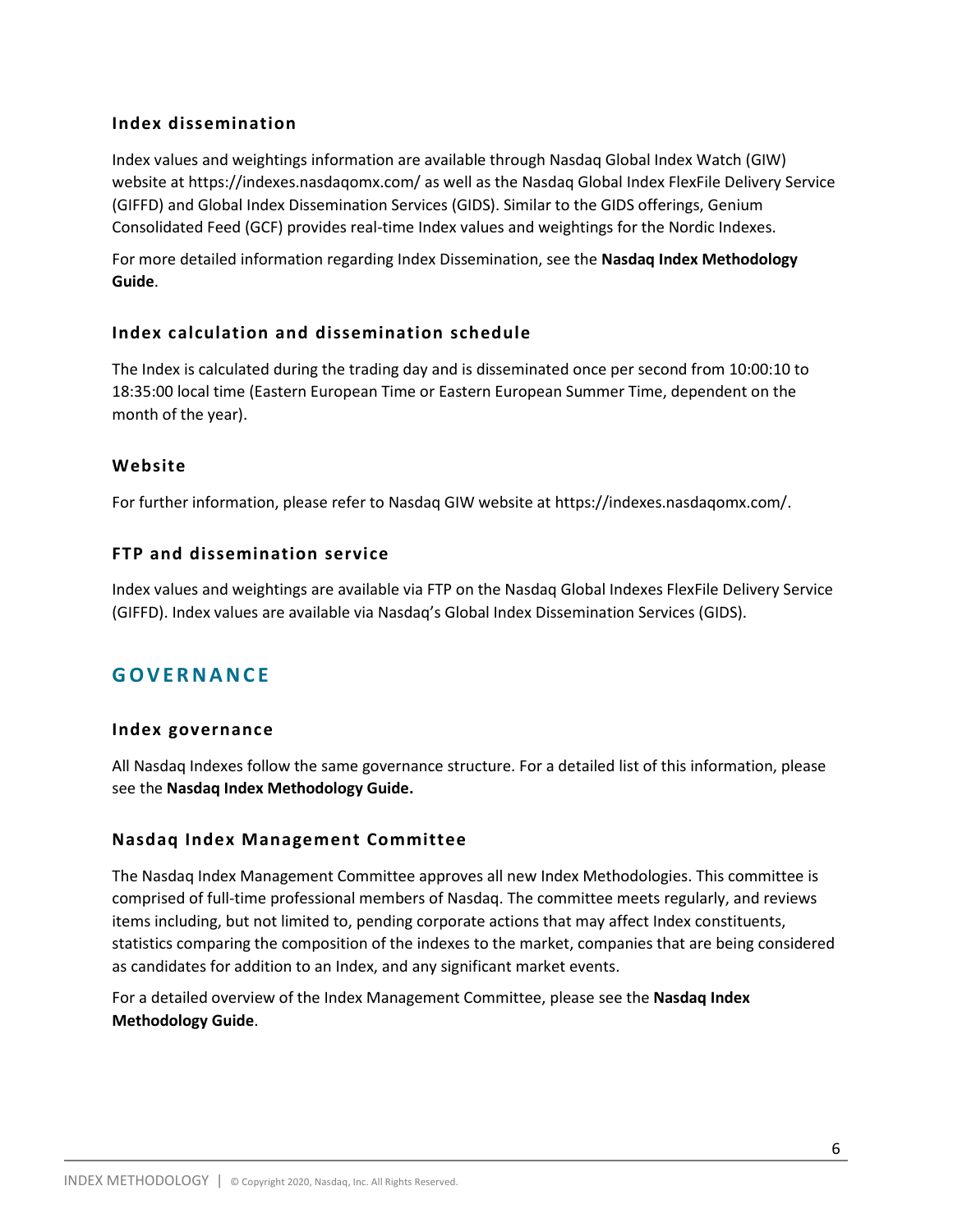## **Internal reviews of methodology**

For a detailed description on internal reviews of the Methodology, please see the **Nasdaq Index Methodology Guide**.

#### **Communication with stakeholders and consultations**

For a detailed description on Consultations and Communications with Stakeholders, please see the **Nasdaq Index Methodology Guide**.

#### **Index cessation**

Nasdaq has a documented procedure that is followed for Index Cessation that includes termination/retirement of an Index or Index Family.

For more information, please refer to the **Nasdaq Index Cessation Policy**.

## **Discretionary adjustment**

This Index Methodology was created by Nasdaq to achieve the aforementioned objective of measuring the underlying purpose of each Index governed by this methodology document. Any deviations from this methodology are made in the sole judgment and discretion of Nasdaq so that the Index continues to achieve its objective.

For more information on potential adjustments including Calculation and Pricing Disruptions, Expert Judgment, and Unexpected Reconstitution/Rebalances, please refer to the **Nasdaq Index Methodology Guide**.

## **GLOSSARY OF TERMS AS USED IN THIS DOCUMENT**

For the glossary of key terms, please refer to the **Nasdaq Index Methodology Guide.**

## **D I S C L A I M E R**

Nasdaq may, from time to time, exercise reasonable discretion as it deems appropriate in order to ensure Index integrity, including but not limited to, quantitative inclusion criteria. Nasdaq may also, due to special circumstances, if deemed essential, apply discretionary adjustments to ensure and maintain the high quality of the index construction and calculation. Nasdaq does not guarantee that any Index accurately reflects future market performance.

Neither Nasdaq, Inc. nor any of its affiliates (collectively "Nasdaq") makes any recommendation to buy or sell any security or any representation about the financial condition of any company. Investors should undertake their own due diligence and carefully evaluate companies before investing. The information contained herein is provided for informational and educational purposes only, and nothing contained herein should be construed as investment advice, either on behalf of a particular security or an overall